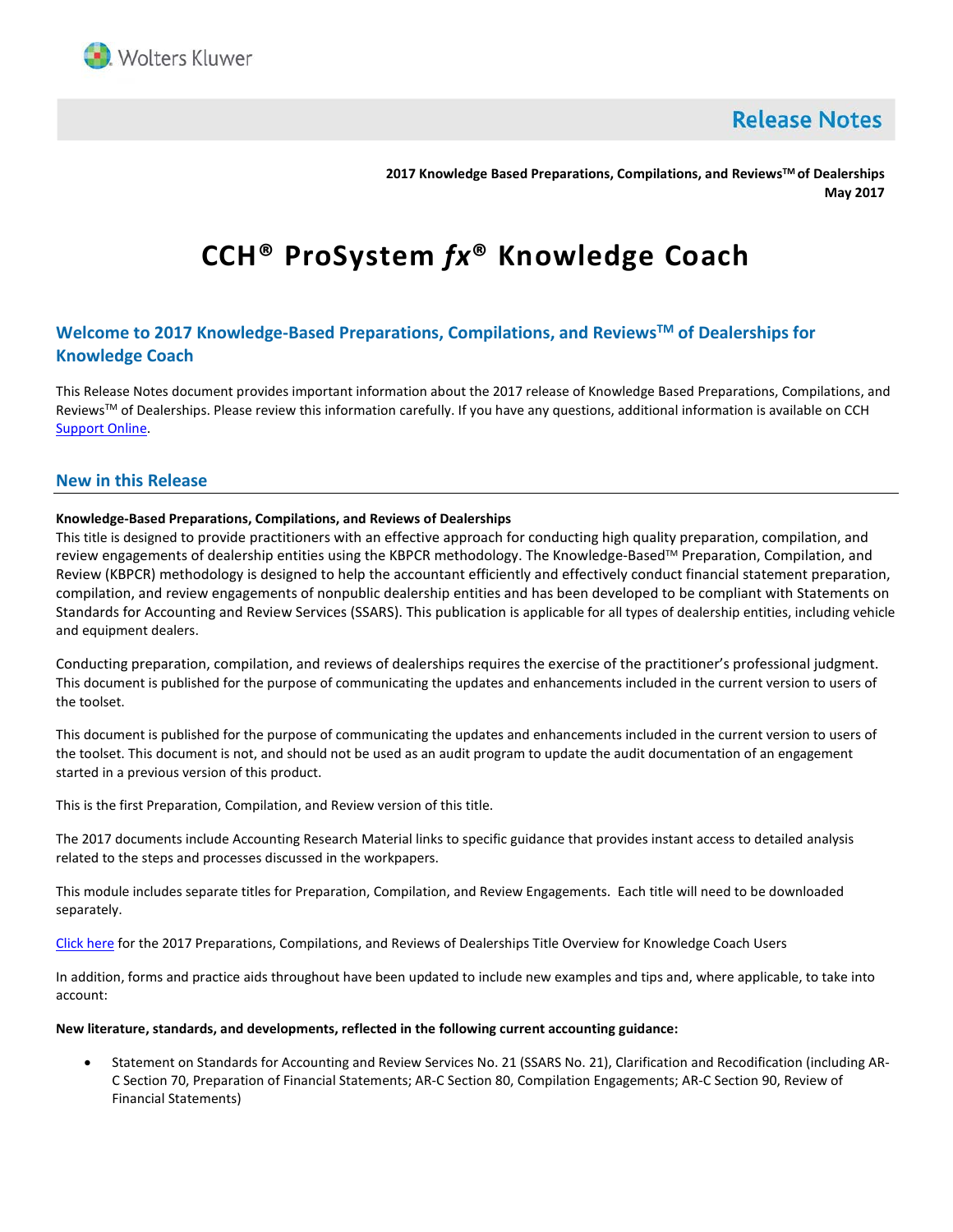- Statement on Standards for Accounting and Review Services No. 22 (SSARS No. 22), Compilation of Pro Forma Financial Information
- Statement on Standards for Accounting and Review Services No. 23 (SSARS No. 23), Omnibus Statement on Standards for Accounting and Review Services – 2016
- AICPA Statement on Quality Control Standards No. 8, A Firm's System of Quality Control (Redrafted) (QC Section 10)
- The revised AICPA Code of Professional Conduct (Code), often referred as the AICPA Ethics Codification Project, including ET Section 1.295, Nonattest Services)
- AICPA Audit Risk Alert Developments in Review, Compilation, and Financial Statement Preparation Engagements 2015/16 and
- ARSC exposure drafts (EDs) issued December 2015 and primarily designed to incorporate the compilation of prospective financial information, which will be AR-C Section 110, and the compilation of pro forma financial information, which will be AR-C section 120, into SSARS in the clarified format

#### **Important Notes:**

- Make sure to save changes to workpapers before closing the workpaper or the binder to ensure data is correctly updated.
- If your Current Editor Knowledge Coach MS® Word workpapers become read-only or crash, please do the following:
	- o Keep the binder with the affected workpapers open.
	- o Highlight the workpaper in the binder window and go to **Tools > Save Knowledge Coach Answers**.
- As of the December 2016 update to Engagement 7.5 and Knowledge Coach 2.5, you can open binders that contain Knowledge Coach workpapers when logged into the Shared File Room (SFR) mode in Engagement with the following restrictions:
	- o Knowledge Coach workpapers cannot be edited in the SFR mode.
	- o However, Knowledge Coach workpapers can be viewed as read-only, signed off on, and workpaper notes can be written on Knowledge Coach workpapers while in the SFR mode.
	- o Non-Knowledge Coach workpapers can be edited in SFR mode without restriction.

#### **System Requirements**

- These titles MUST be used with CCH® ProSystem *fx* ® Engagement v7.5 or higher, Knowledge Coach v2.5, and 2016 Financial Statement Base v4 or higher. If you have not installed the Engagement v7.5 and Knowledge v2.5, ensure that you do so before using this title. If you are upgrading from Engagement v7.1 or lower please contac[t Technical Support.](https://support.cch.com/contact)
- A minimum of 4GB of RAM is required for optimal performance when opening and navigating through Knowledge Coach workpapers.

## **Download Instructions**

The 2017 Knowledge-Based Preparation, Compilation, and Reviews of Dealerships includes the Preparation, Compilation, and Review title packages which are three separate packages.

**Note:** If you already ran the License Update Utility in 2017 to add other Preparation, Compilation, and Review titles to your Administrator module, you do NOT need to run this utility again.

**IMPORTANT**: In order for the Knowledge-Based Preparation, Compilation and Reviews of Dealerships title to be displayed in the Assign License dialog of the Engagement Administrator module for Engagement version 7.5, you must run the License Update Utility by performing the following steps:

- 1. Download the License Update Utility and Engagement version 7.5 License Update Q3 or Q4 File from this [site.](https://support.cch.com/updates/Engagement/#engagementLicenseFiles)
- 2. Right click on PfxEngUpdateUtility and Run as administrator.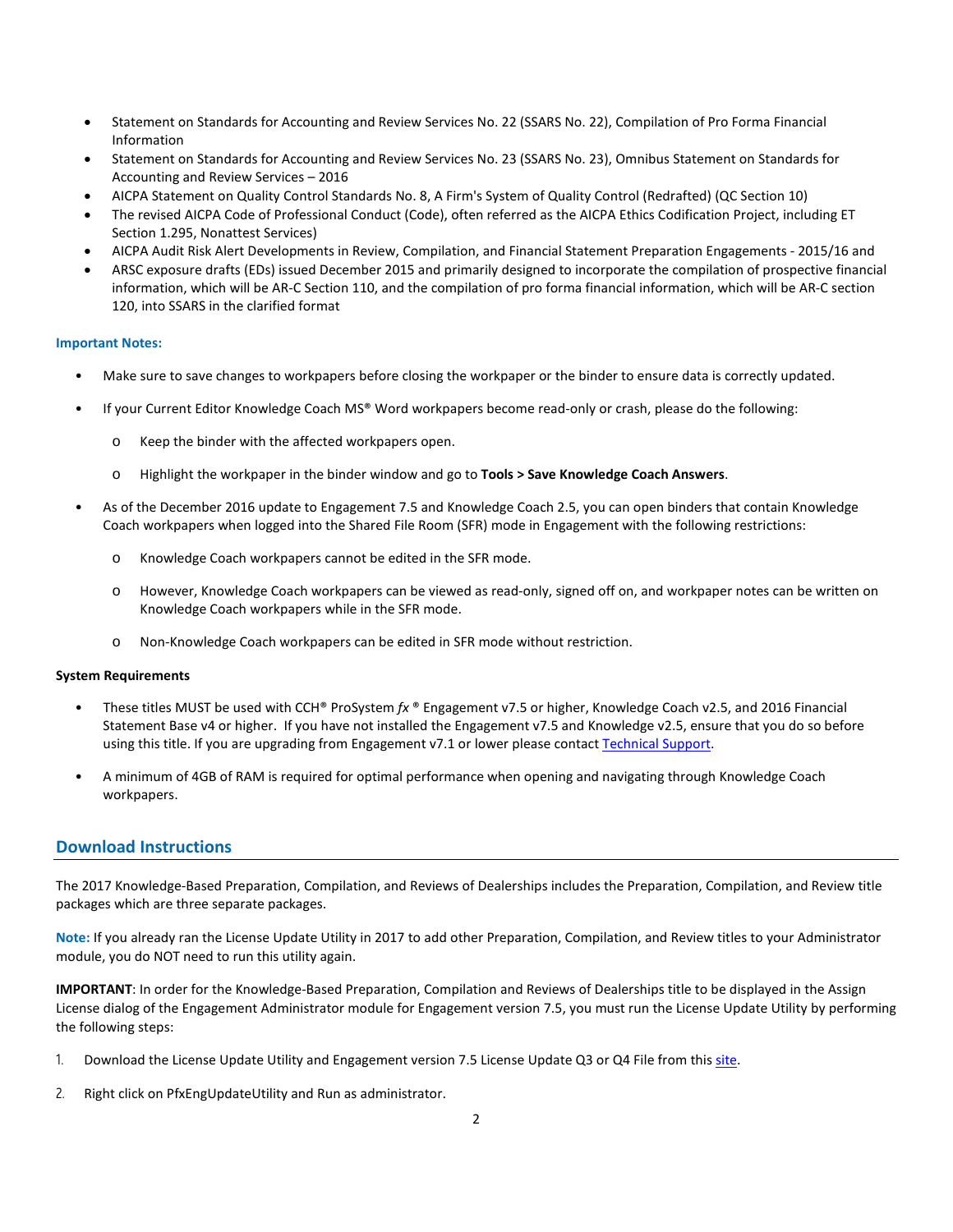- 3. Log in to the utility using your Admin login.
- 4. Browse to LicenseUpdate7.5Q3\_20170313.upd for Q3 update or LicenseUpdate7.5Q4\_20170313.upd for Q4 update that was downloaded along with the utility.
- 5. Click "OK" to run the update.
- 6. You will receive a message when the update is complete.
- 7. Before assigning licenses to your staff please retrieve an updated permission key. Please see thi[s Knowledge Base article](https://support.cch.com/kb/solution.aspx/sw3937) on our website.
- 8. Open the ProSystem *fx* Engagement Admin application and assign licenses to your staff.Right click on PfxEngUpdateUtility and Run as administrator.

**Note:** Please use the 7.5 Q4 License Update File if you have run the CCH® ProSystem fx ® Engagement v7.5 and Knowledge Coach v2.5 December 2016 Update (Engagement version 7.5.100.1220 or later). If you have not yet run this update, please use the 7.5 Q3 License Update File.

You can identify the application version by going to the **Help > About** window within the application.

Download the 2017 Knowledge Based Preparations, Compilations, and Reviews of Dealerships from the [Knowledge Coach Updates](http://support.cch.com/updates/KnowledgeCoach) section of the Engagement Support Website. Then select the Knowledge Coach Series (Preparation, Compilation, or Review) and Download file link next to the 2017 Knowledge-Based Preparations, Compilations, and Reviews of Dealerships. On some occasions the content package file (.KCP) will download with the extension changed to .ZIP. If this occurs, please change the extension of the downloaded file to KCP using all capital letters.

You must install the 2016 Financial Statement Base v4 title before installing the 2017 Knowledge Based Preparations, Compilations, and Reviews of Dealerships.

The Financial Statement Base title is also available on th[e Knowledge Coach Update Website.](http://support.cch.com/updates/KnowledgeCoach)

**Important**: Engagement v7.5 or higher and Knowledge Coach v2.5 must be installed on the computer in order to install this Knowledge Coach title. For additional requirements, please review the **System Requirements on our CCH Support website**.

The Knowledge Coach Content Package (KCP) download is a proprietary file that must be installed from within Engagement. Save this KCP file to a location on your local drive, and follow the Installation Instructions included in the Release Bulletin.

## **Installation Instructions**

Once you have downloaded your Knowledge Coach title, you will need to add it to the list of titles within CCH ProSystem *fx* Engagement. The only additional system requirement is approximately 75MB of disk space to store your Knowledge Coach Program content files. Please refer to the Engagement with Knowledge Coach Release Notes for any other system requirements.

After downloading the 2017 Knowledge Based Preparations, Compilations, and Reviews of Dealerships, do the following:

- 1. Launch the Engagement Workpaper Management application so that the Local File Room is displayed. Select **Tools > Knowledge Coach Titles**.
- 2. The Knowledge Coach Titles window will be displayed.
- 3. Choose **Add Title**.
- 4. Browse to the title package file (\*.KCP) that you previously downloaded from the Knowledge Coach Support Web site.
- 5. Choose **Open**.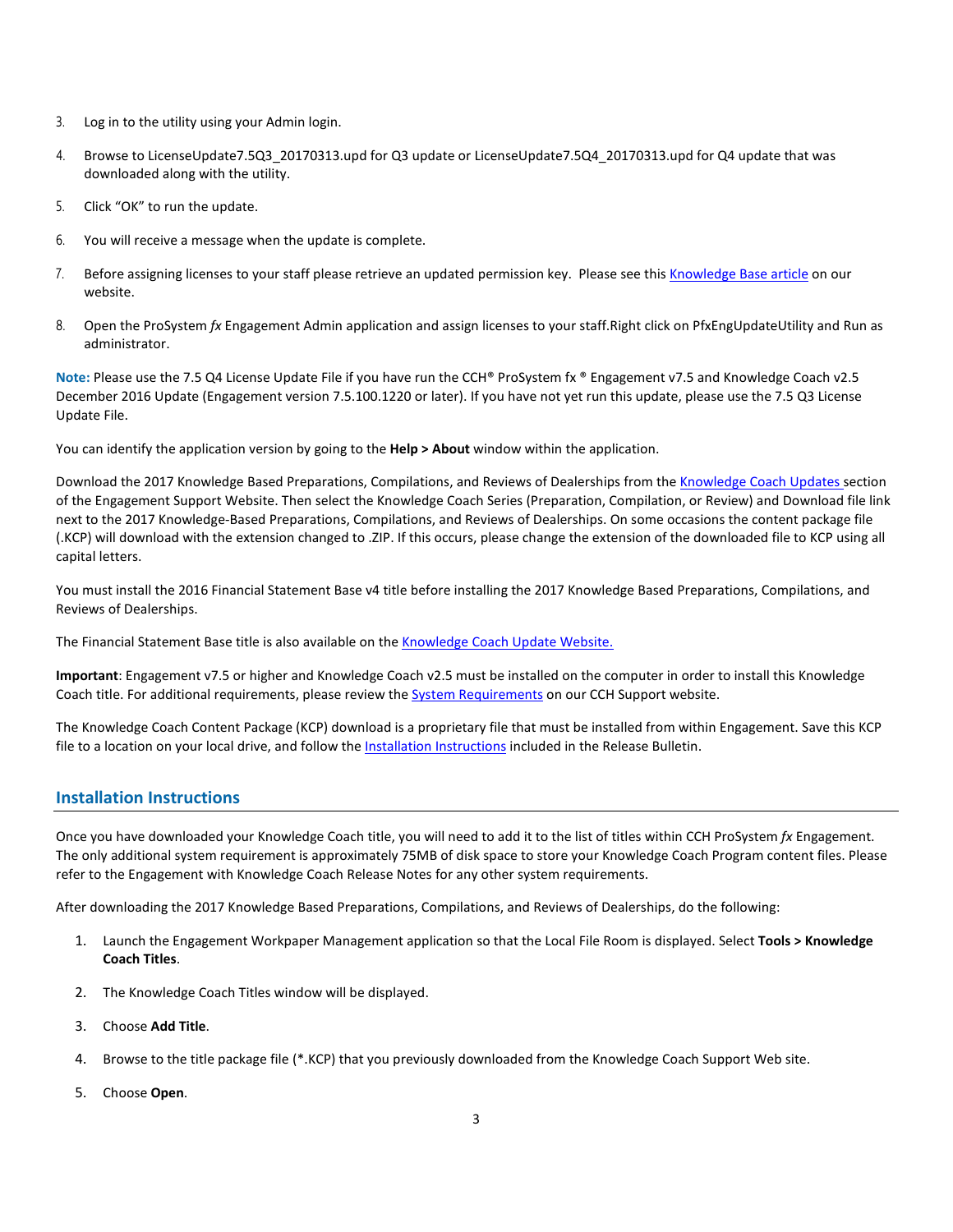6. The system will display a progress indicator while the title package is added. You will receive a message that the title has been successfully installed once the process is complete.

To release a title:

- 1. Select one of the Knowledge Coach titles in the list that has been added but is not yet released.
- 2. Choose **Release Title**. The current date and time will be displayed in the Date released column, and the status will change to "Released."

**Note**: In the Engagement Admin module, add and assign a Knowledge Coach module and the applicable Knowledge Coach title license to staff before using the workpapers.

**Important**: Once the 2017 Knowledge-Based Preparations, Compilations, and Reviews of the Dealerships title has been added and released, they will be automatically deployed to other staff members when they login to the "Office" location, or when they synchronize a binder that contains Knowledge Coach workpapers from this title.

# **Online Permission Key**

Permission key files may be downloaded from ou[r website](https://prosystemfxsupport.tax.cchgroup.com/permkey/download.aspx) or when adding or updating the new licenses within ProSystem *fx* Engagement with Knowledge Coach v7.5 and higher. After updating the license file in the Engagement Admin module, licenses need to be assigned to the staff who will use 2017 Knowledge-Based Preparations, Compilations, and Reviews of Dealerships.

If you have not already established a Single Sign-on (SSO) account with Customer Service, we urge you to do so at this time.

# CCH® Accounting Research Manager®

CCH's Accounting Research Manager ("ARM") is the most comprehensive, up-to-date and objective online database of financial reporting literature. It includes all authoritative and proposed accounting, auditing, and SEC literature, plus independent, expert-written interpretive guidance.

Available this Summer on ARM, the Knowledge-Based Preparations, Compilations, and Reviews of Dealerships Guide helps you comply with the most recent professional standards and guidance for the conduct preparations, compilations and reviews and to integrate the use of practice aids, tools, and other resources with its guidance. This publication supplements and complements the Knowledge-Based documents that are available in Knowledge Coach.

With Accounting Research Manager, you maximize the efficiency of your research time, while enhancing your results. Learn more about our content, our experts, and how you can request your free trial by visiting the [Accounting Research Manager website.](http://www.accountingresearchmanager.com/) You can also access the Accounting Research Manager Web site by selecting **Engagement > Binder Window > Shortcuts Bar > Guidance tab**.

## Using Your Knowledge Coach Content

To use your Knowledge Coach Workpaper Templates, do the following:

- 1. Open a binder in Engagement.
- 2. Select the workpaper tab into which you would like to insert the workpaper.
- 3. Select **New Knowledge Coach Workpaper** from the toolbar or File menu.
- 4. The *New Knowledge Coach Workpaper* dialog appears (Figure 1).
- 5. Select the **New Knowledge Coach Title** with the content you would like to use. You can only select titles you have installed. The information displayed changes to reflect the workpaper organization available for the selected title.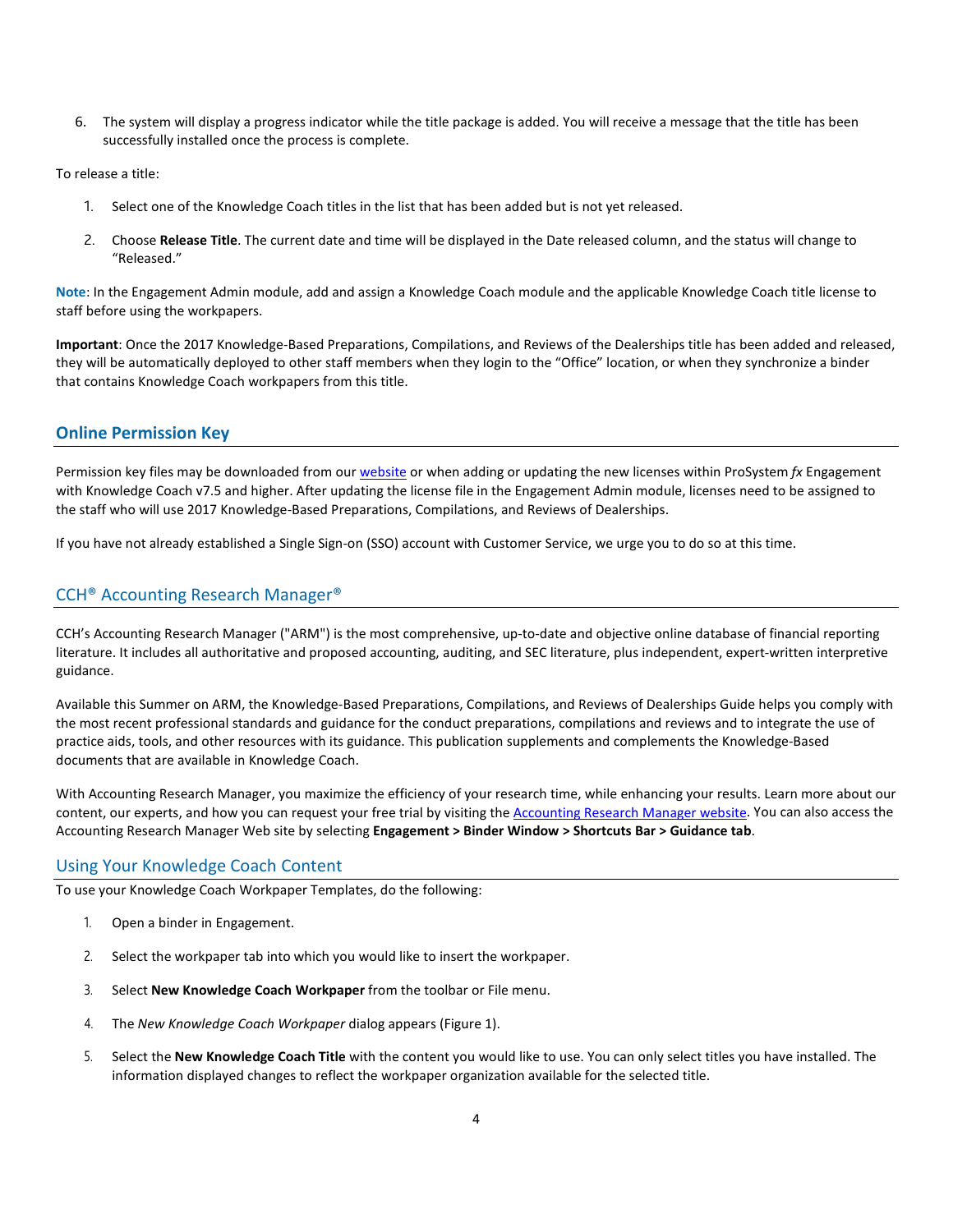- 6. Select the **Knowledge Coach Workpapers** to insert into your binder and click **OK**.
- 7. In the *Selected Workpaper Properties* dialog, each workpaper name is automatically loaded into the Name field. Add a **workpaper index** in the Index field and make any Name modifications you desire. You can also modify the tab location or the roll forward settings for each workpaper.

 $\times$ 

8. Click **OK**. The integrated Knowledge Coach workpaper is now inserted into your engagement binder.

**Note:** For more information on how to use Knowledge Coach workpapers in your binder, see the Knowledge Coach User Guide.

New Knowledge Coach Workpaper

| Industry title selection                                                                                                                                                           | Workpaper selection                                                                                                                                                                                                                                                                                                                                                                                                                                                                                            |                                                                                                              |
|------------------------------------------------------------------------------------------------------------------------------------------------------------------------------------|----------------------------------------------------------------------------------------------------------------------------------------------------------------------------------------------------------------------------------------------------------------------------------------------------------------------------------------------------------------------------------------------------------------------------------------------------------------------------------------------------------------|--------------------------------------------------------------------------------------------------------------|
| lQ<br>$\leftarrow$                                                                                                                                                                 | Add independent workpapers without foundation workpapers                                                                                                                                                                                                                                                                                                                                                                                                                                                       | -립<br>∙∛                                                                                                     |
| 2017 KBA Dealerships Audits<br>2017 KBA Dealerships Compilations<br>2017 KBA Dealerships Preparations<br>2017 KBA Dealerships Reviews<br>$\overline{\phantom{a}}$<br>$\rightarrow$ | ⊕∙⊡<br>000-Resources<br>ė⊡<br>100-The Communications Hub<br>面一<br>200-Pre-Engagement Procedures<br>面一<br>300-Risk Assessment-Understanding the Entity & Environment<br>Ė⊡<br>400-Risk Assessment-Design of Internal Controls<br>面石<br>500-Assessing Risk of Material Misstatement<br>画一<br>600-Audit Procedures-Response to Assessed Risks<br>Ė⊡<br>700-Audit Procedures-Tests of Internal Controls<br>面目<br>800-Audit Procedures-Substantive Tests<br>面目<br>900-Evaluating, Concluding & Reporting Procedures | Details of selected workpaper<br>Highlight a workpaper or select<br>a workpaper check box to see<br>details. |
|                                                                                                                                                                                    |                                                                                                                                                                                                                                                                                                                                                                                                                                                                                                                |                                                                                                              |
|                                                                                                                                                                                    | <b>OK</b>                                                                                                                                                                                                                                                                                                                                                                                                                                                                                                      | Help<br>Cancel                                                                                               |

Figure 1 - New Knowledge Coach Workpaper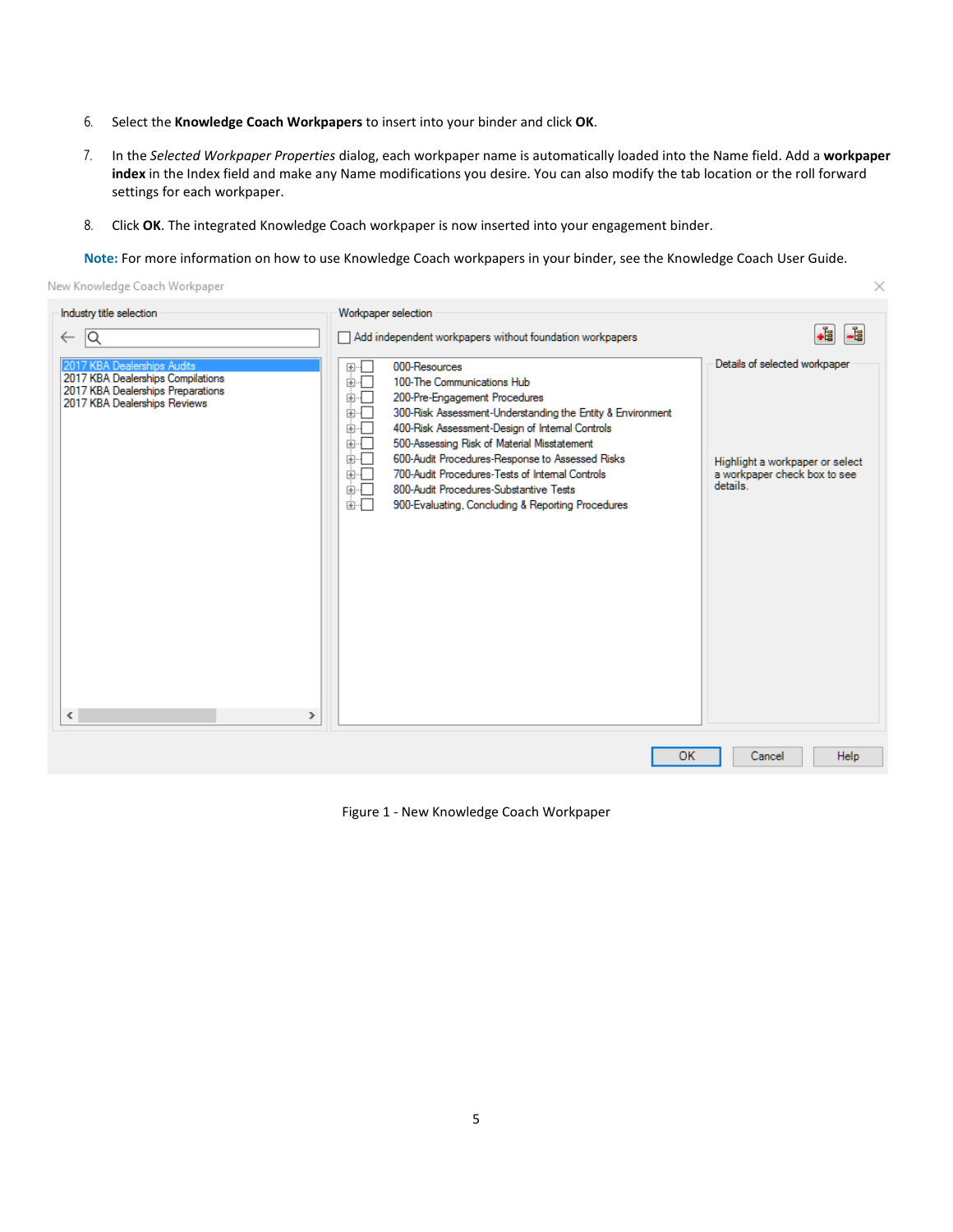# **Additional Information on Knowledge Coach and the KBPCR Methodology**

### **Knowledge-Based Preparation, Compilation and Review (KBPCR) Methodology**

Allows the results of one set of procedures to become the input for the next. The key components of the KBPCR methodology include:

- An Overview that guides practitioners through the methodology;
- Dealership Preparation Programs, Compilation Programs and Review Programs that take accountants through related steps and procedures designed for use in compilation and review engagements;
- Practice Aids to help accountants complete steps or processes outlined in other related documents and provide example financial statement formats for different types of entities;
- Reports that provide a variety of sample accountant's reports on compiled or reviewed financial statements;
- Correspondence documents that provide sample engagement letters and management representation letters to be used in many common situations; and
- Knowledge-Based Preparation, Compilation and Review documents, integral to the overall engagement process, that contain steps and procedures required by SSARSs.
- The AICPA's Accounting and Review Services Committee (ARSC) SSARS The practice aids and tools in the 2017 Edition of Knowledge-Based Preparations, Compilations and Reviews of CIRAs are designed around the AICPA's SSARS standards to assist accountants by:
	- Facilitating compliance with SSARS;
	- Encouraging more effective engagements through tailored engagement programs and comprehensive practice aids; and
	- Enhancing documentation.

## **CCH® ProSystem** *fx***® Knowledge Coach**

Knowledge Coach functionality allows accountants to use the Knowledge-Based methodology more efficiently by eliminating the need for duplicate entry of the same information, tailoring documentation to each particular engagement, and documenting the link between risks identified and procedures performed. PRP-100 Tailoring Question Workpaper, CMP-100 Tailoring Question Workpaper or REV-100 Tailoring Question Workpaper is a document in Knowledge Coach that presents engagement-level questions designed to aid in tailoring the engagement documentation to fit each client. Completing the questions helps the accountant avoid duplication and unnecessary workpapers.

**Note:** Before you begin your engagement, please review the guidance in PRP-101 Overall Preparation Program, CMP-101 Overall Compilation Program or REV-101 Overall Review Program. This workpaper is intended to be your road map through a Knowledge-Based methodology. You should start your engagement with PRP-101 Overall Preparation Program, CMP-100 Tailoring Question Workpaper or REV-100 Tailoring Question Workpaper and PRP-100 Overall Preparation Program, CMP-101 Overall Compilation Program or REV-101 Overall Review.

#### • **Risks**

Refer to KBP-101 Preparation: Significant Matters, KBC-101 Compilation: Significant Matters and KBR-102 Review: Significant Matters to accumulate and review significant issues and findings. PRP-801 Preparation Program, CMP-801 Compilation Program: Significant Risks and Uncertainties and REV-802 Review Program: Significant Risks and Uncertainties provides a guide for implementing the guidance related to the disclosure of certain significant risks and uncertainties.

## • **Information Flow**

Helps cut down on the time spent duplicating information across forms. In addition, the flow of consistent information ensures that information and updates to information are not missed between workpapers. Drill-down functionality helps the user navigate quickly to the source of the information, aiding in the review of the engagement file.